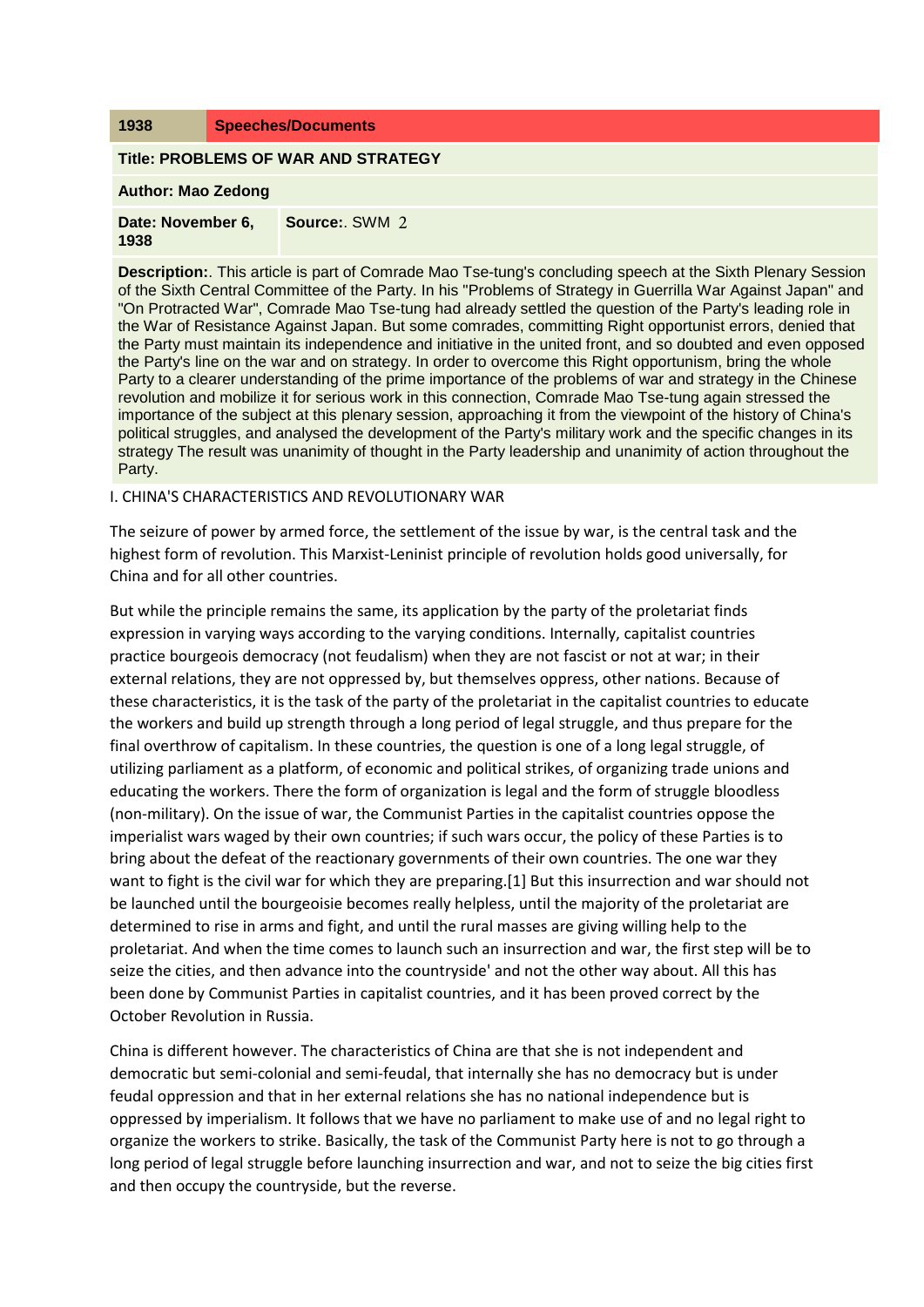When imperialism is not making armed attacks on our country, the Chinese Communist Party either wages civil war jointly with the bourgeoisie against the warlords (lackeys of imperialism), as in 1924- 27 in the wars in Kwangtung Province [2] and the Northern Expedition, or unites with the peasants and the urban petty bourgeoisie to wage civil war against the landlord class and the comprador bourgeoisie (also lackeys of imperialism), as in the War of Agrarian Revolution of 1927-36. When imperialism launches armed attacks on China, the Party unites all classes and strata in the country opposing the foreign aggressors to wage a national war against the foreign enemy, as it is doing in the present War of Resistance Against Japan.

All this shows the difference between China and the capitalist countries. In China war is the main form of struggle and the army is the main form of organization. Other forms such as mass organization and mass struggle are also extremely important and indeed indispensable and in no circumstances to be overlooked, but their purpose is to serve the war. Before the outbreak of a war all organization and struggle are in preparation for the war, as in the period from the May 4th Movement of 1919 to the May 30th Movement of 1925. After war breaks out, all organization and struggle are coordinated with the war either directly or indirectly, as, for instance, in the period of the Northern Expedition when all organization and struggle in the rear areas of the revolutionary army were co-ordinated with the war directly, and those in the Northern warlord areas were coordinated with the war indirectly. Again in the period of the War of Agrarian Revolution all organization and struggle inside the Red areas were co-ordinated with the war directly, and outside the Red areas indirectly. Yet again in the present period, the War of Resistance, all organization and struggle in the rear areas of the anti-Japanese forces and in the areas occupied by the enemy are directly or indirectly co-ordinated with the war.

"In China the armed revolution is fighting the armed counterrevolution. That is one of the specific features and one of the advantages of the Chinese revolution."[3] This thesis of Comrade Stalin's is perfectly correct and is equally valid for the Northern Expedition, the War of Agrarian Revolution, and the present War of Resistance Against Japan. They are all revolutionary wars; all directed against counter-revolutionaries and all waged mainly by the revolutionary people, differing only in the sense that a civil war differs from a national war, and that a war conducted by the Communist Party differs from a war it conducts jointly with the Kuomintang. Of course, these differences are important. They indicate the breadth of the main forces in the war (an alliance of the workers and peasants, or of the workers, peasants and bourgeoisie) and whether our antagonist in the war is internal or external (whether the war is against domestic or foreign foes, and, if domestic, whether against the Northern warlords or against the Kuomintang); they also indicate that the content of China's revolutionary war differs at different stages of its history. But all these wars are instances of armed revolution fighting armed counterrevolution, they are all revolutionary wars, and all exhibit the specific features and advantages of the Chinese revolution. The thesis that revolutionary war "is one of the specific features and one of the advantages of the Chinese revolution" fits China's conditions perfectly. The main task of the party of the Chinese proletariat, a task confronting it almost from its very inception, has been to unite with as many allies as possible and, according to the circumstances, to organize armed struggles for national and social liberation against armed counterrevolution, whether internal or external. Without armed struggle the proletariat and the Communist Party would have no standing at all in China, and it would be impossible to accomplish any revolutionary task.

Our Party did not grasp this point fully during the first five or six years after it was founded, that is, from 1921 to its participation in the Northern Expedition in 1926. It did not then understand the supreme importance of armed struggle in China, or seriously prepare for war and organize armed forces, or apply itself to the study of military strategy and tactics. During the Northern Expedition it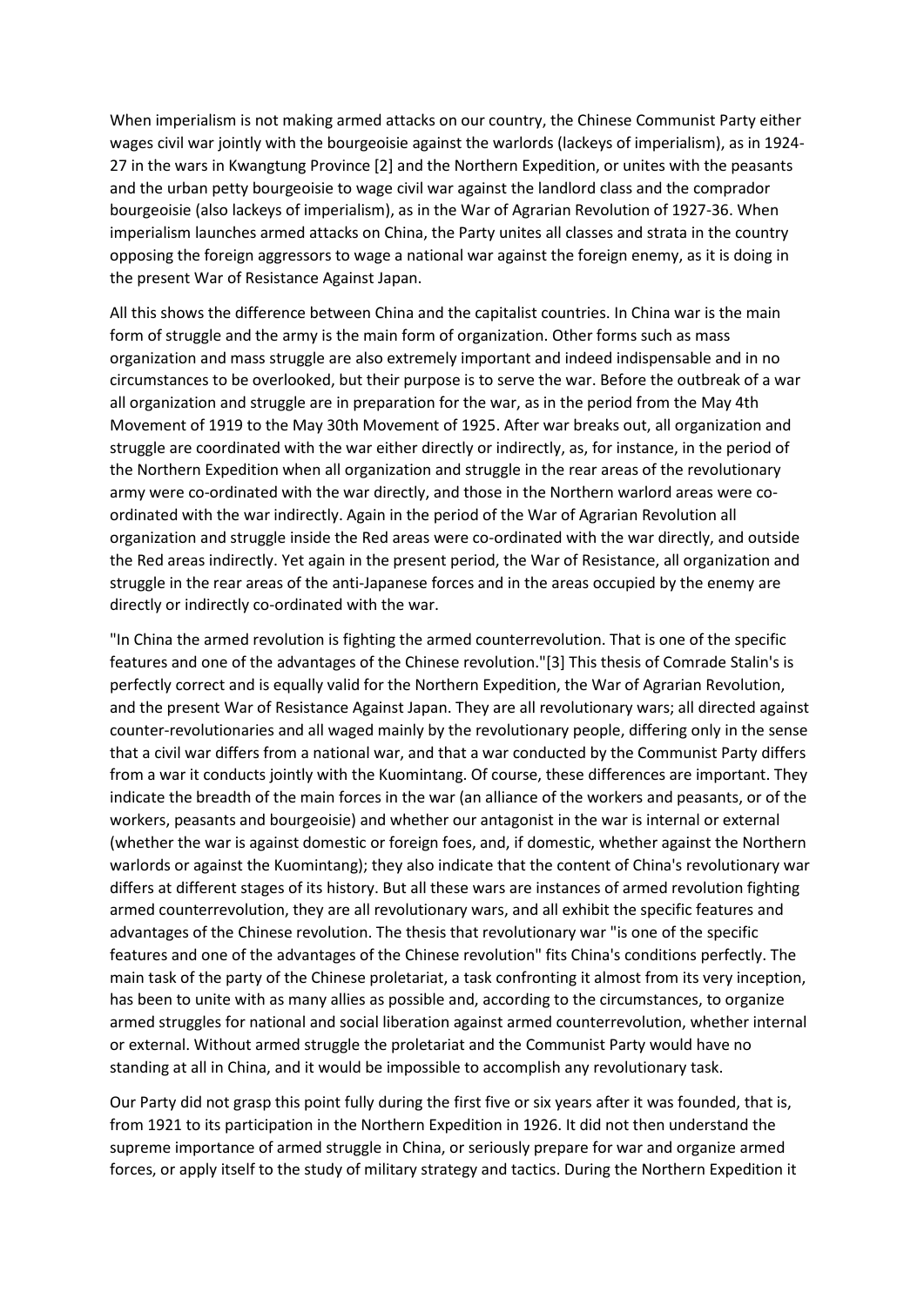neglected to win over the army but laid one-sided stress on the mass movement, with the result that the whole mass movement collapsed the moment the Kuomintang turned reactionary. For a long time after 1927 many comrades continued to make it the Party's central task to prepare for insurrections in the cities and to work in the White areas. It was only after our victory in repelling the enemy's third "encirclement and suppression" campaign in 1931 that some comrades fundamentally changed their attitude on this question. But this was not true of the whole Party, and there were other comrades who did not think along the lines presented here.

Experience tells us that China's problems cannot be settled without armed force. An understanding of this point will help us in successfully waging the War of Resistance Against Japan from now on. The fact that the whole nation is rising in armed resistance in the war against Japan should inculcate a better understanding of the importance of this question in the whole Party, and every Party member should be prepared to take up arms and go to the front at any moment. Moreover, our present session has clearly defined the direction for our efforts by deciding that the Party's main fields of work are in the battle zones and in the enemy's rear. This is also an excellent antidote against the tendency of some Party members to be willing only to work in Party organizations and in the mass movement but to be unwilling to study or participate in warfare, and against the failure of some schools to encourage students to go to the front, and other such phenomena. In most of China, Party organizational work and mass work are directly linked with armed struggle; there is not and cannot be, any Party work or mass work that is isolated and stands by itself. Even in rear areas remote from the battle zones (like Yunnan, Kweichow and Szechuan) and in enemy-occupied areas (like Peiping, Tientsin, Nanking and Shanghai), Party organizational work and mass work are co-ordinated with the war, and should and must exclusively serve the needs of the front. In a word, the whole Party must pay great attention to war, study military matters and prepare itself for fighting.

## II. THE WAR HISTORY OF THE KUOMINTANG

It will be useful for us to look at the history of the Kuomintang and see what attention it pays to war.

From the start, when he organized a small revolutionary group, Sun Yat-sen staged armed insurrections against the Ching Dynasty.[4] The period of Tung Meng Hui (the Chinese Revolutionary League) was replete with armed insurrections,[5] right up to the armed overthrow of the Ching Dynasty by the Revolution of 1911. Then, during the period of the Chinese Revolutionary Party, he carried out a military campaign against Yuan Shih-kai.[6] Subsequent events such as the southern movement of the naval units,[7] the northern expedition from Kweilin [8] and the founding of the Whampoa Military Academy [9] were also among Sun Yat-sen's military undertakings.

After Sun Yat-sen came Chiang Kai-shek, who brought the Kuomintang's military power to its zenith. He values the army as his very life and has had the experience of three wars, namely, the Northern Expedition, the Civil War and the War of Resistance Against Japan. For the last ten years Chiang Kaishek has been a counter-revolutionary. He has created a huge "Central Army" for counterrevolutionary purposes. He has held firmly to the vital point that whoever has an army has power and that war decides everything. In this respect we ought to learn from him. In this respect both Sun Yat-sen and Chiang Kai-shek are our teachers.

Since the Revolution of 1911, all the warlords have clung to their armies for dear life, setting great store by the principle, "Whoever has an army has power."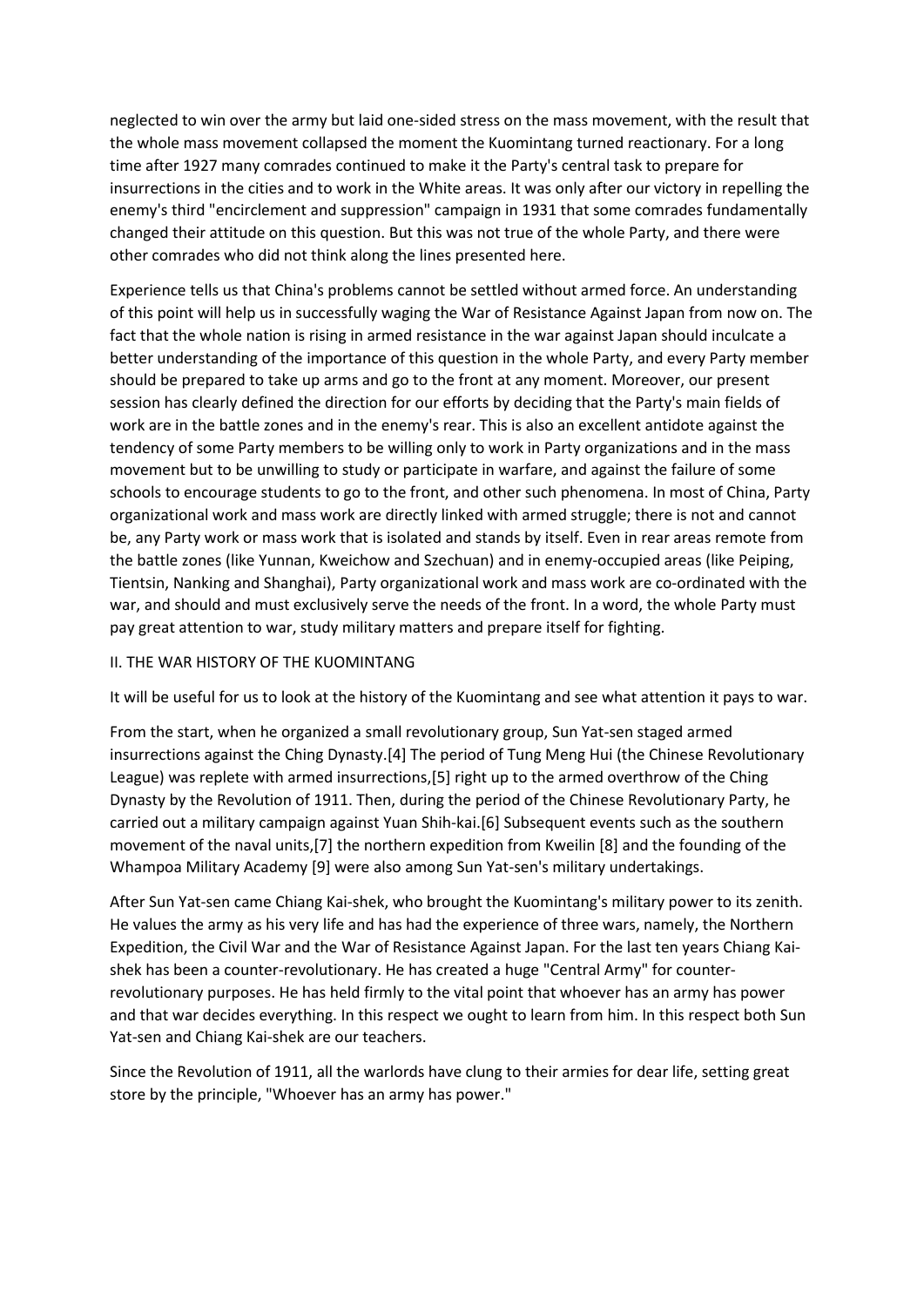Tan Yen-kai,[10] a clever bureaucrat who had a chequered career in Hunan, was never a civil governor pure and simple but always insisted on being both the military governor and the civil governor. Even when he became President of the National Government first in Canton and then in Wuhan, he was concurrently the commander of the Second Army. There are many such warlords who understand this peculiarity of China's.

There have also been parties in China, notably the Progressive Party,[11] which did not want to have an army; yet even this party recognized that it could not get government positions without some warlord backing. Among its successive patrons have been Yuan Shih-kai,[12] Tuan Chi-jui[13] and Chiang Kai-shek (to whom the Political Science Group,[14] formed out of a section of the Progressive Party, has attached itself).

A few small political parties with a short history, e.g., the Youth Party,[15] have no army, and so have not been able to get anywhere.

In other countries there is no need for each of the bourgeois parties to have an armed force under its direct command. But things are different in China, where, because of the feudal division of the country, those landlord or bourgeois groupings or parties which have guns have power, and those which have more guns have more power. Placed in such an environment, the party of the proletariat should see clearly to the heart of the matter.

Communists do not fight for personal military power (they must in no circumstances do that, and let no one ever again follow the example of Chang Kuo-tao), but they must fight for military power for the Party, for military power for the people. As a national war of resistance is going on, we must also fight for military power for the nation. Where there is naivety on the question of military power, nothing whatsoever can be achieved. It is very difficult for the labouring people, who have been deceived and intimidated by the reactionary ruling classes for thousands of years, to awaken to the importance of having guns in their own hands. Now that Japanese imperialist oppression and the nation-wide resistance to it have pushed our labouring people into the arena of war, Communists should prove themselves the most politically conscious leaders in this war. Every Communist must grasp the truth, "Political power grows out of the barrel of a gun." Our principle is that the Party commands the gun, and the gun must never be allowed to command the Party. Yet, having guns, we can create Party organizations, as witness the powerful Party organizations which the Eighth Route Army has created in northern China. We can also create cadres, create schools, create culture, create mass movements. Everything in Yenan has been created by having guns. All things grow out of the barrel of a gun. According to the Marxist theory of the state, the army is the chief component of state power. Whoever wants to seize and retain state power must have a strong army. Some people ridicule us as advocates of the "omnipotence of war". Yes, we are advocates of the omnipotence of revolutionary war; that is good, not bad, it is Marxist. The guns of the Russian Communist Party created socialism. We shall create a democratic republic. Experience in the class struggle in the era of imperialism teaches us that it is only by the power of the gun that the working class and the labouring masses can defeat the armed bourgeoisie and landlords; in this sense we may say that only with guns can the whole world be transformed. We are advocates of the abolition of war, we do not want war; but war can only be abolished through war, and in order to get rid of the gun it is necessary to take up the gun.

III. THE WAR HISTORY OF THE CHINESE COMMUNIST PARTY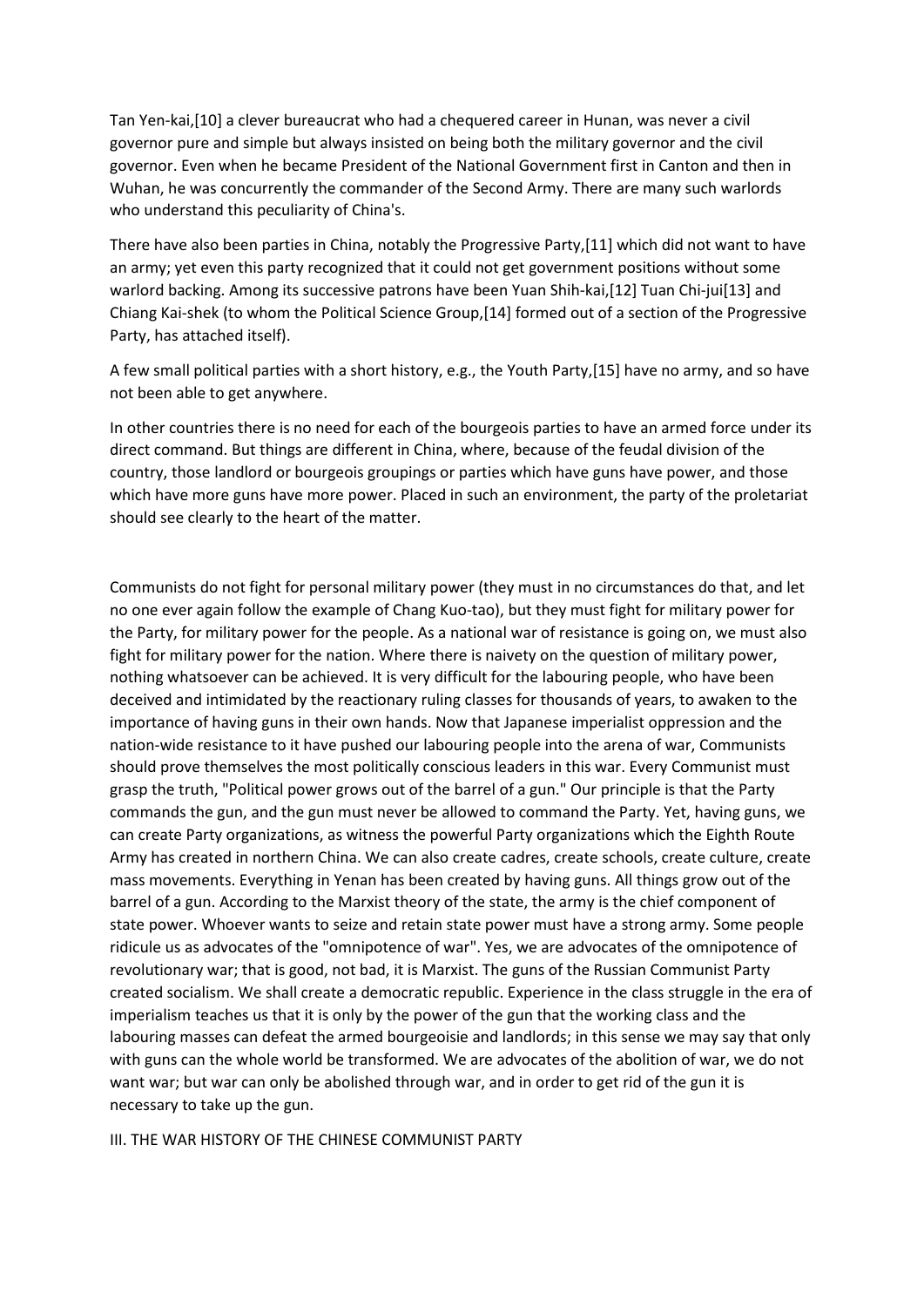Our Party failed to grasp the importance of engaging itself directly in preparations for war and in the organization of armed forces for a period of three or four years, that is; from 1921 (when the Chinese Communist Party was founded) to 1924 (when the First National Congress of the Kuomintang was held), and it still lacked adequate understanding of this issue in the 1924-27 period and even later; nevertheless, after 1924, when it began to participate in the Whampoa Military Academy, it entered a new stage and began to see the importance of military affairs. Through helping the Kuomintang in the wars in Kwangtung Province and participating in the Northern Expedition, the Party gained leadership over some armed forces.[16] Then, having learned a bitter lesson from the failure of the revolution, the Party organized the Nanchang Uprising, [17] the Autumn Harvest Uprising [18] and the Canton Uprising, and entered on a new period, the founding of the Red Army. That was the crucial period in which our Party arrived at a thorough understanding of the importance of the army. Had there been no Red Army and no war fought by the Red Army in this period, that is, had the Communist Party adopted Chen Tu-hsiu's liquidationism, the present War of Resistance would have been inconceivable or could not have been sustained for long.

At its emergency meeting held on August 7, 1927, the Central Committee of the Party combated Right opportunism in the political sphere, thus enabling the Party to take a big stride forward. At its fourth plenary session in January 1931, the Sixth Central Committee nominally combated "Left" opportunism in the political sphere, but in fact itself committed the error of "Left" opportunism anew. The two meetings differed in their content and historical role, but neither of them dealt seriously with the problems of war and strategy, a fact which showed that war had not yet been made the centre of gravity in the Party's work. After the central leadership of the Party moved into the Red areas in 1933, this situation underwent a radical change, but mistakes in principle were again committed on the problem of war (and all other major problems), bringing serious losses to the revolutionary war. The Tsunyi Meeting of 1935, on the other hand, was mainly a fight against opportunism in the military sphere and gave top priority to the question of war, and this was a reflection of the war conditions of the time. Today we can say with confidence that in the struggles of the past seventeen years the Chinese Communist Party has forged not only a firm Marxist political line but also a firm Marxist military line. We have been able to apply Marxism in solving not only political but also military problems; we have trained not only a large core of cadres capable of running the Party and the state, but also a large core of cadres capable of running the army. These achievements are the flower of the revolution, watered by the blood of countless martyrs, a glory that belongs not only to the Chinese Communist Party and the Chinese people, but also to the Communist Parties and the peoples of the whole world. There are only three armies in the whole world which belong to the proletariat and the labouring people, the armies led by the Communist Parties of the Soviet Union, of China and of Spain, and as yet Communist Parties in other countries have had no military experience; hence our army and our military experience are all the more precious.

In order to carry the present War of Resistance Against Japan to victory, it is extremely important to expand and consolidate the Eighth Route Army, the New Fourth Army and all the guerrilla forces led by our Party. Acting on this principle, the Party should dispatch a sufficient number of its best members and cadres to the front. Everything must serve victory at the front, and the organizational task must be subordinated to the political task.

IV. CHANGES IN THE PARTY'S MILITARY STRATEGY IN THE CIVIL WAR AND THE NATIONAL WAR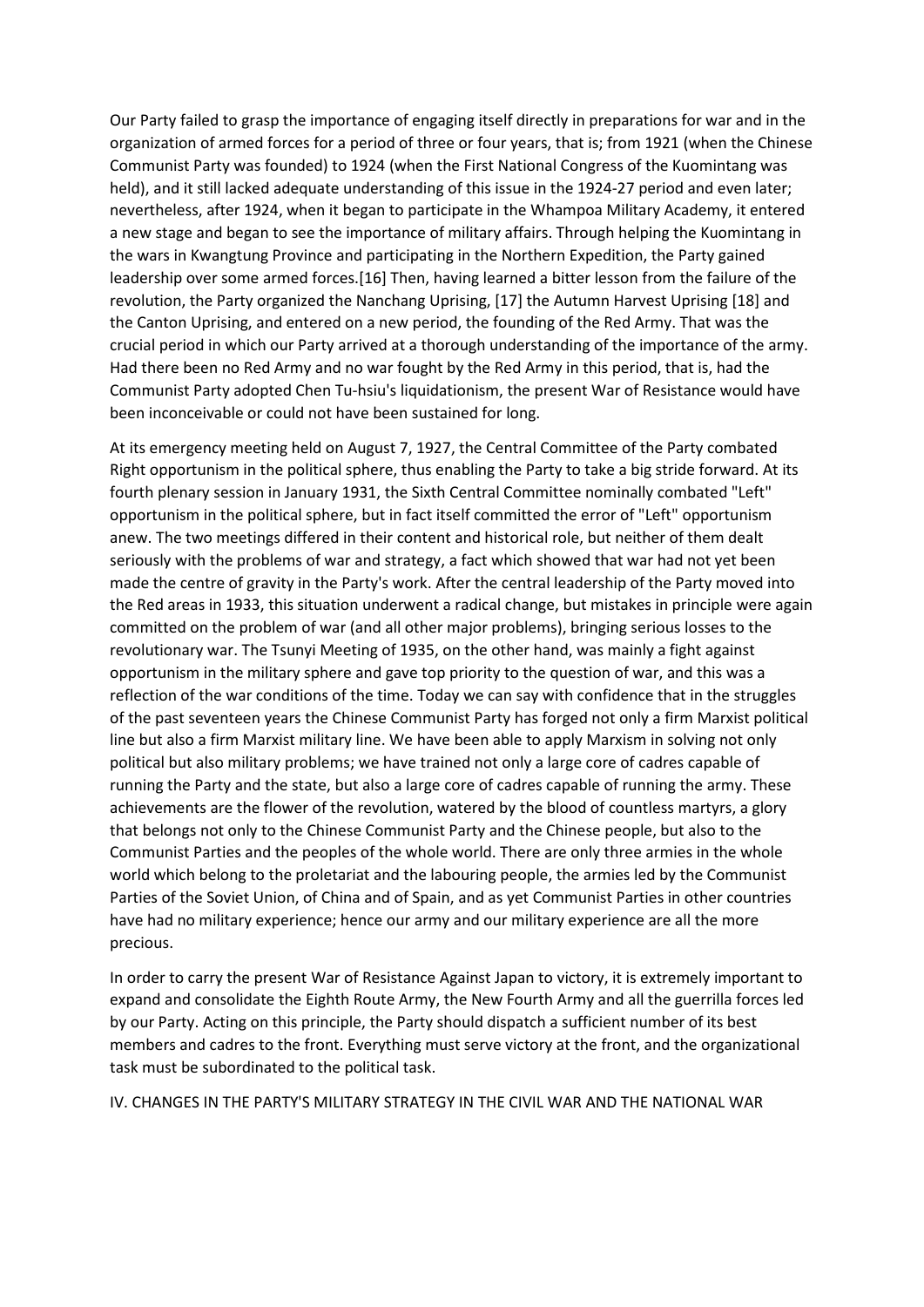The changes in our Party's military strategy are worth studying. Let us deal separately with the two processes, the civil war and the national war.

The civil war can be roughly divided into two strategic periods. Guerrilla warfare was primary in the first period and regular warfare in the second. But this regular warfare was of the Chinese type, regular only in its concentration of forces for mobile warfare and in a certain degree of centralization and planning in command and organization; in other respects it retained a guerrilla character and, as regular warfare, was on a low level and not comparable with the regular warfare of foreign armies or, in some ways, even with that of the Kuomintang army. Thus, in a sense, this type of regular warfare was only guerrilla warfare raised to a higher level.

The War of Resistance Against Japan can also be roughly divided into two strategic periods, so far as our Party's military tasks are concerned. In the first period (comprising the stages of the strategic defensive and strategic stalemate) it is guerrilla warfare which is primary, while in the second (the stage of the strategic counteroffensive) it is regular warfare which will be primary. However, the guerrilla warfare of the first period of the War of Resistance differs considerably in content from that of the first period of the civil war, because the dispersed guerrilla tasks are being carried out by the regular (i.e., regular to a certain degree) Eighth Route Army. Likewise, the regular warfare of the second period of the War of Resistance will be different from that of the second period of the civil war because we can assume that, given up-to-date equipment, a great change will take place both in the army and in its operations. Our army will then attain a high degree of centralization and organization, and its operations will lose much of their guerrilla character and attain a high degree of regularity; what is now on a low level will then be raised to a higher level, and the Chinese type of regular warfare will change into the general type. That will be our task in the stage of the strategic counter-offensive.

Thus we see that the two processes, the civil war and the War of Resistance Against Japan, and their four strategic periods, contain three changes in strategy. The first was the change from guerrilla warfare to regular warfare in the civil war. The second was the change from regular warfare in the civil war to guerrilla warfare in the War of Resistance. And the third will be the change from guerrilla warfare to regular warfare in the War of Resistance.

The first of the three changes encountered great difficulties. It involved a twofold task. On the one hand, we had to combat the Right tendency of localism and guerrilla-ism, which consisted in clinging to guerrilla habits and refusing to make the turn to regularization, a tendency which arose because our cadres underestimated the changes in the enemy's situation and our own tasks. In the Central Red Area it was only after much painstaking education that this tendency was gradually corrected. On the other hand, we also had to combat the "Left" tendency of over-centralization and adventurism which put undue stress on regularization, a tendency which arose because some of the leading cadres overestimated the enemy, set the tasks too high and mechanically applied foreign experience regardless of the actual conditions. For three long years (before the Tsunyi Meeting) this tendency imposed enormous sacrifices on the Central Red Area, and it was corrected only after we had learned lessons for which we paid in blood. Its correction was the achievement of the Tsunyi Meeting.

The second change in strategy took place in the autumn of 1937 (after the Lukouchiao Incident), at the juncture of the two different wars. We faced a new enemy, Japanese imperialism, and had as our ally our former enemy, the Kuomintang (which was still hostile to us), and the theatre of war was the vast expanse of northern China (which was temporarily our army's front but would soon be the enemy's rear and would remain so for a long time). In this special situation, our change in strategy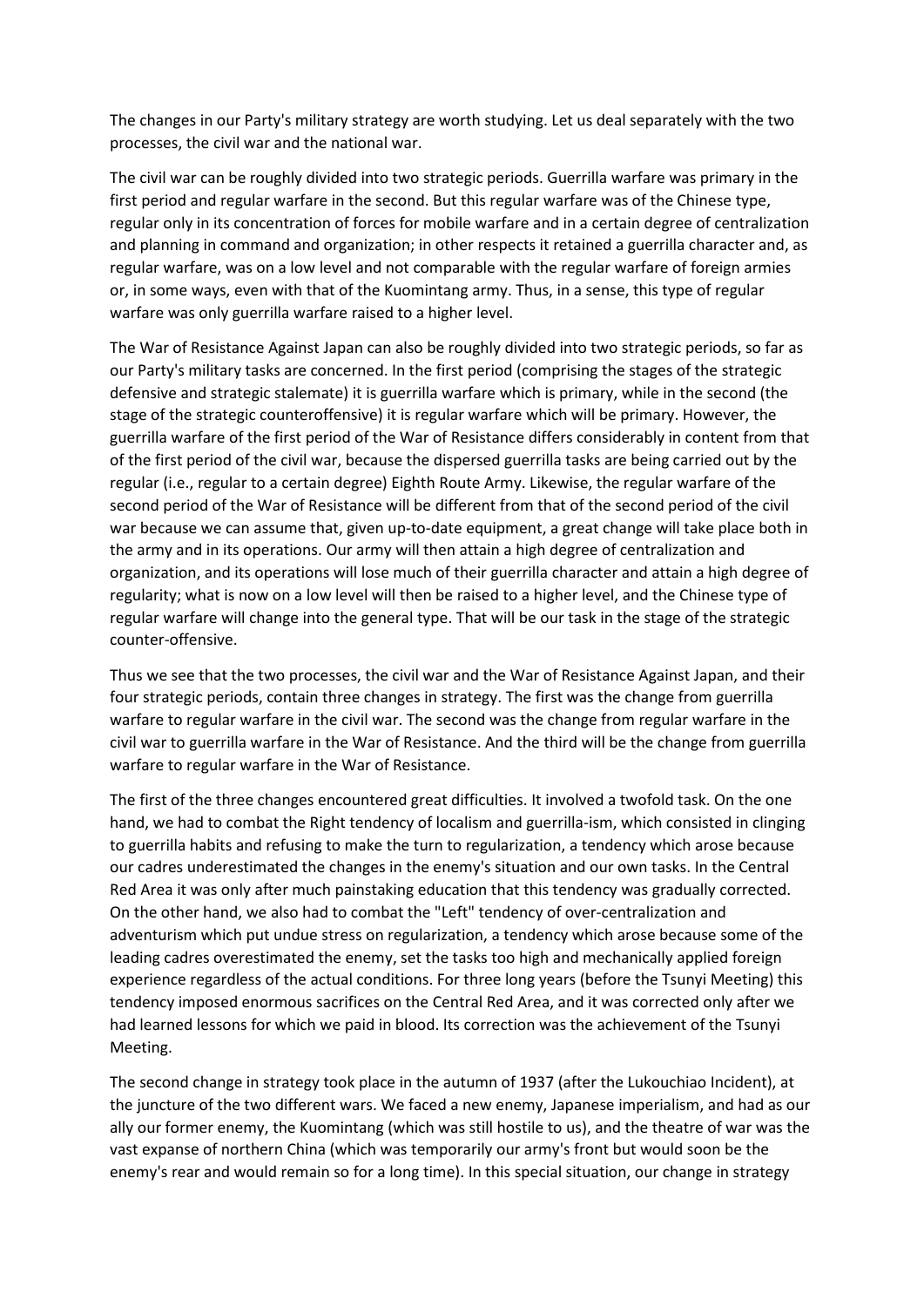was an extremely serious one. In this special situation we had to transform the regular army of the past into a guerrilla army (in respect to its dispersed operations, and not to its sense of organization or to its discipline), and transform the mobile warfare of the past into guerrilla warfare, so that we could adapt ourselves to the kind of enemy facing us and to the tasks before us. But this change was, to all appearances, a step backward and therefore necessarily very difficult. Both underestimation and morbid fear of Japan, tendencies likely to occur at such a time, did actually occur among the Kuomintang. When the Kuomintang changed over from civil war to national war, it suffered many needless losses mainly because of its underestimation of the enemy, but also because of its morbid fear of Japan (as exemplified by Han Fu-chu and Liu Chih [19]). On the other hand, we have effected the change fairly smoothly and, instead of suffering losses, have won big victories. The reason is that the great majority of our cadres accepted the correct guidance of the Central Committee in good time and skilfully sized up the actual situation; even though there were serious arguments between the Central Committee and some of the army cadres. The extreme importance of this change for persevering in, developing and winning the War of Resistance as a whole, as well as for the future of the Communist Party of China, can be seen immediately if we think of the historic significance of anti-Japanese guerrilla warfare in determining the fate of the national liberation struggle in China. In its extraordinary breadth and protractedness, China's anti-Japanese guerrilla war is without precedent, not only in the East but perhaps in the whole history of mankind.

The third change, from guerrilla to regular warfare against Japan, belongs to the future development of the war, which will presumably give rise to new circumstances and new difficulties. We need not discuss it now.

## V. THE STRATEGIC ROLE OF GUERRILLA WARFARE AGAINST JAPAN

In the anti-Japanese war as a whole, regular warfare is primary and guerrilla warfare supplementary, for only regular warfare can decide the final outcome of the war. Of the three strategic stages (the defensive, the stalemate and the counter-offensive) in the entire process of the war in the country as a whole, the first and last are stages in which regular warfare is primary and guerrilla warfare supplementary. In the intermediate stage guerrilla warfare will become primary and regular warfare supplementary, because the enemy will be holding on to the areas he has occupied and we will be preparing for the counter-offensive but will not yet be ready to launch it. Though this stage will possibly be the longest, it is still only one of the three stages in the entire war. If we take the war as a whole, therefore, regular warfare is primary and guerrilla warfare supplementary. Unless we understand this, unless we recognize that regular warfare will decide the final outcome of the war, and unless we pay attention to building a regular army and to studying and directing regular warfare, we shall be unable to defeat Japan. This is one aspect of the matter.

All the same, guerrilla warfare has its important strategic place throughout the war. Without guerrilla warfare and without due attention to building guerrilla units and guerrilla armies and to studying and directing guerrilla warfare, we shall likewise be unable to defeat Japan. The reason is that, since the greater part of China will be converted into the enemy's rear, in the absence of the most extensive and persistent guerrilla warfare the enemy will entrench himself securely without any fear of attacks from behind, will inflict heavy losses on our main forces fighting at the front and will launch increasingly fierce offensives; thus it will be difficult for us to bring about a stalemate, and the very continuation of the War of Resistance may be jeopardized. But even if things do not turn out that way, other unfavourable circumstances will ensue, such as the inadequate building up of strength for our counter-offensive, the absence of supporting actions during the counter-offensive, and the possibility that the enemy will be able to replace his losses. If these circumstances arise and are not overcome by the timely development of extensive and persistent guerrilla warfare, it will likewise be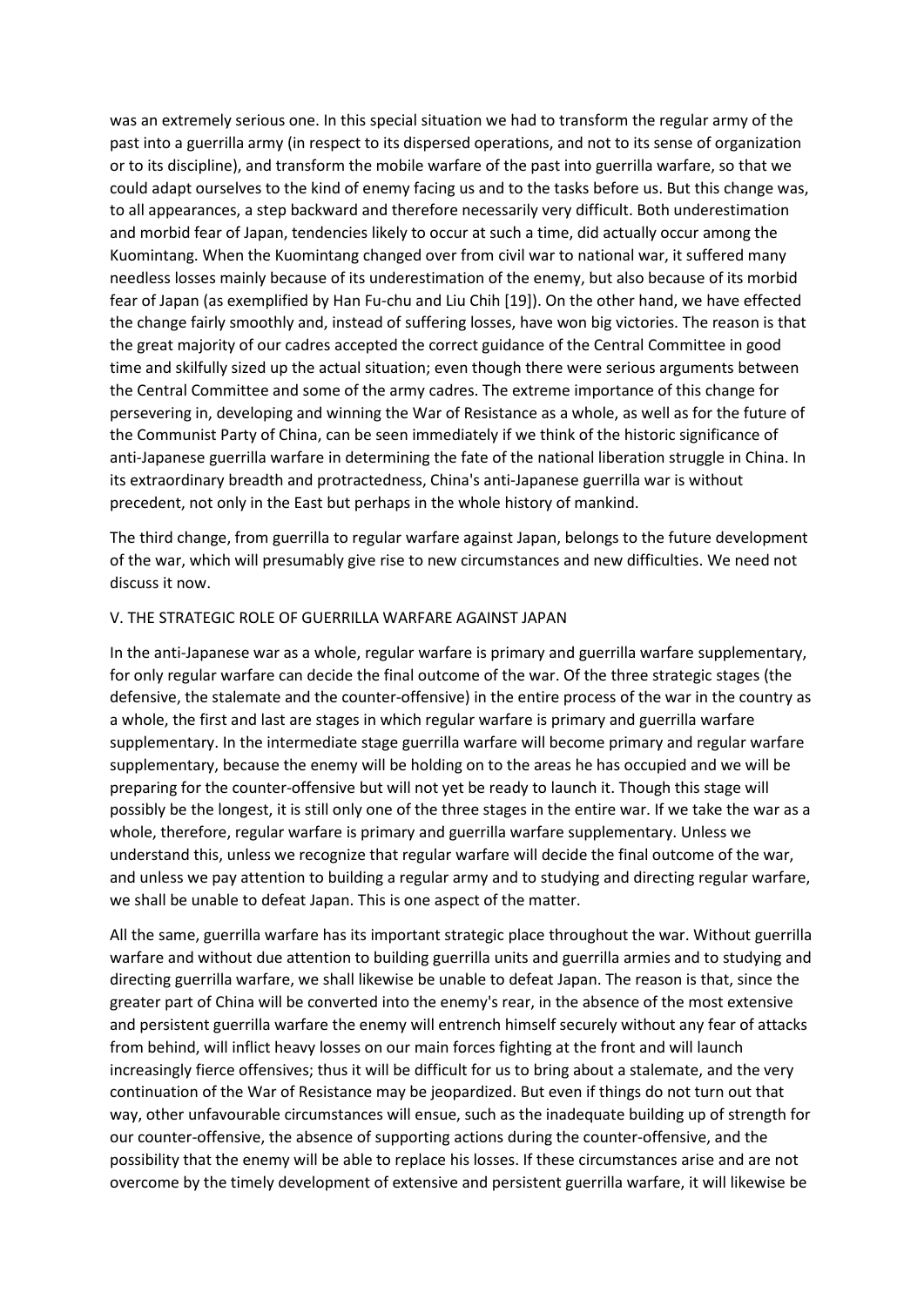impossible to defeat Japan. Hence, though guerrilla warfare occupies a supplementary place in the war as a whole, it does have an extremely important place in strategy. In waging the War of Resistance Against Japan it is undoubtedly a grave error to neglect guerrilla warfare. This is the other aspect of the matter.

Given a big country, guerrilla warfare is possible; hence there was guerrilla warfare in the past too. But guerrilla warfare can be persevered in only when led by the Communist Party. That is why guerrilla warfare generally failed in the past and why it can be victorious only in modern times and only in big countries in which Communist Parties have emerged, as in the Soviet Union during its civil war and in China at present. Considering the present circumstances and the general situation with respect to the war, the division of labour between the Kuomintang and the Communist Party in the anti-Japanese war, in which the former carries on frontal regular warfare and the latter carries on guerrilla warfare behind the enemy lines, is both necessary and proper, and is a matter of mutual need, mutual co-ordination and mutual assistance.

It can thus be understood how important and necessary it was for our Party to change its military strategy from the regular warfare of the latter period of the civil war to the guerrilla warfare of the first period of the War of Resistance. The favourable effects of this change can be summed up in the following eighteen points:

(1) reduction of the areas occupied by the enemy forces;

(2) expansion of the base areas of our own forces;

(3) in the stage of the defensive, co-ordination with operations at the regular front, so as to pin down the enemy;

(4) in the stage of stalemate, maintenance of a firm hold on the base areas behind the enemy lines, so as to facilitate the training and reorganization of troops at the regular front;

(5) in the stage of the counter-offensive, co-ordination with the regular front in recovering lost territory;

(6) the quickest and most effective expansion of our forces;

(7) the widest expansion of the Communist Party, so that a Party branch may be organized in every village;

(8) the broadest development of the mass movements, so that all the people behind the enemy lines, except for those in his strongholds, may be organized;

(9) the most extensive establishment of organs of anti-Japanese democratic political power;

(10) the widest development of anti-Japanese cultural and educational work;

(11) the most extensive improvement of the people's livelihood;

(12) the most effective disintegration of the enemy troops;

(13) the most extensive and enduring impact on popular feeling and stimulation of morale throughout the country;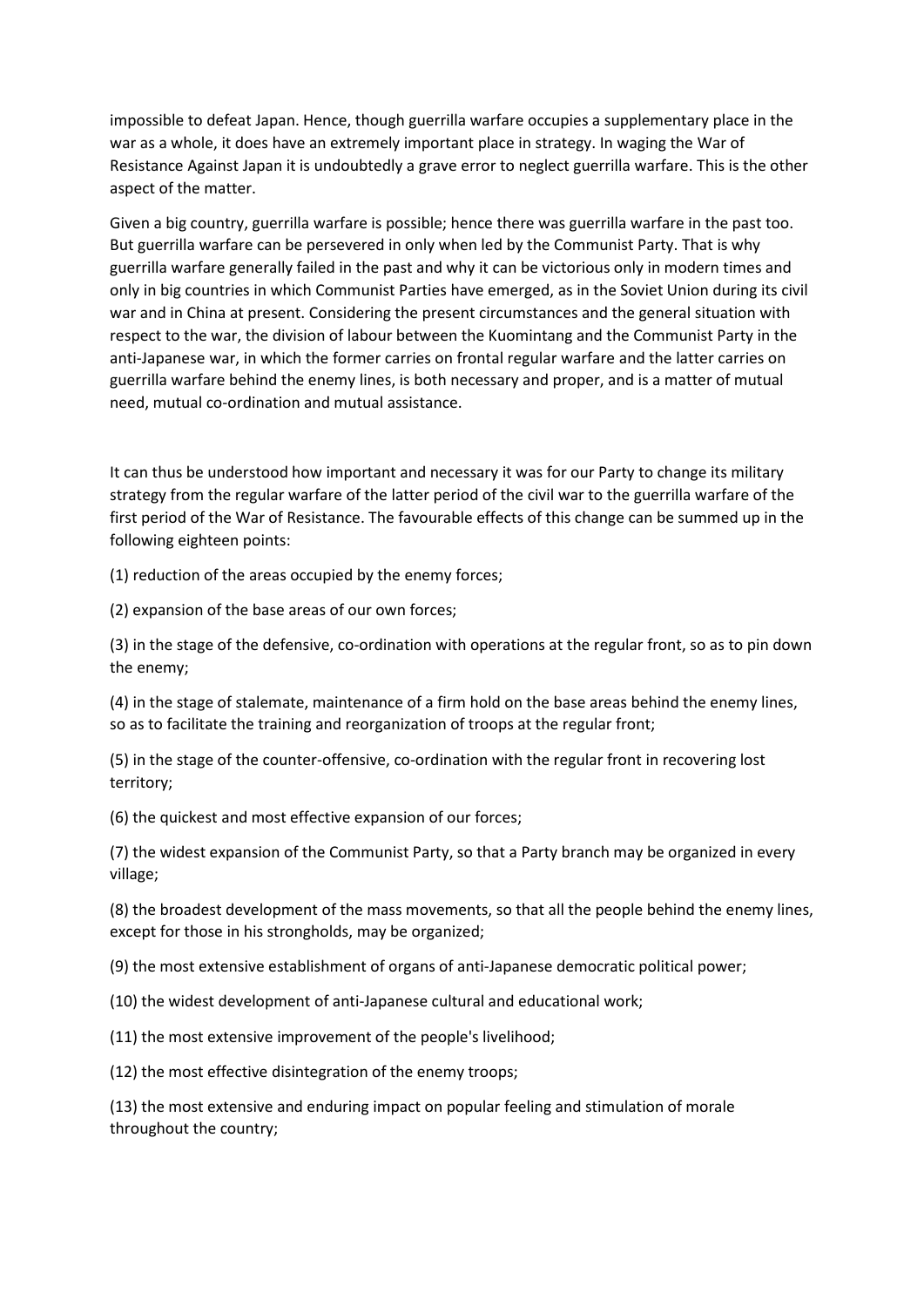(14) the most extensive impetus to progress in the friendly armies and parties;

(15) adaptation to the situation in which the enemy is strong and we are weak, so that we suffer fewer losses and win more victories;

(16) adaptation to the fact that China is large and Japan small, so as to make the enemy suffer more losses and win fewer victories;

(17) the quickest and most effective training of large numbers of cadres for leadership; and

(18) the most effective solution of the problem of provisions.

It is also beyond doubt that in the long course of struggle the guerrilla units and guerrilla warfare will not remain as they are but will develop to a higher stage and evolve gradually into regular units and regular warfare. Through guerrilla warfare, we shall build up our strength and turn ourselves into a decisive element in the crushing of Japanese imperialism.

## VI. PAY GREAT ATTENTION TO THE STUDY OF MILITARY MATTERS

All the issues between two hostile armies depend on war for their solution, and China's survival or extinction depends on her victory or defeat in the present war. Hence our study of military theory, of strategy and tactics and of army political work brooks not a moment's delay. Though our study of tactics is still inadequate, our comrades who are engaged in military work have achieved a great deal in the last ten years and, on the basis of Chinese conditions, have brought forth much that is new; the shortcoming here is that there has been no general summing-up. But so far only a few people have taken up the study of the problems of strategy and the theory of war. First-rate results have been achieved in the study of our political work, which, in wealth of experience and in the number and quality of its innovations, ranks second only to that of the Soviet Union; here too the shortcoming is insufficient synthesis and systematization. The popularization of military knowledge is an urgent task for the Party and the whole country. We must now pay great attention to all these things, but most of all to the theory of war and strategy. I deem it imperative that we arouse interest in the study of military theory and direct the attention of the whole membership to the study of military matters.

## NOTES

1. See V. I. Lenin, "The War and Russian Social-Democracy" (Collected Works, Eng. ed., Progress Publishers, Moscow, 1964, Vol. XXI, pp. 27-34), "The Conference of the R.S.D.L.P. Groups Abroad" (ibid., pp. 158-64), "The Defeat of One's own Government in the Imperialist War" (ibid., pp. 275-80), "The Defeat of Russia and the Revolutionary Crisis" (ibid., pp. 378-82). These articles, written in 1914- 15, deal Specifically with the imperialist war of that time. See also History of the Communist Party of the Soviet Union (Bolsheviks), Short Course, Eng. ed., FLPH, Moscow, 1951, pp. 258-67.

2. In 1924, Dr. Sun Yat-sen, in alliance with the Communist Party and the revolutionary workers and peasants, defeated the "Merchants' Corps", an armed force of the compradors and landlords which engaged in counter-revolutionary activities in Canton in collaboration with the British imperialists. The revolutionary army, which had been founded on the basis of co-operation between the Kuomintang and the Communist Party, set out from Canton early in 1925, fought the Eastern Campaign and, with the support of the peasants, defeated the troops of the warlord Chen Chiungming. It then returned to Canton and overthrew the Yunnan and Kwangsi warlords who had entrenched themselves there. That autumn it conducted the Second Eastern Campaign and finally wiped out Chen Chiung-ming's forces. These campaigns, in which members of the Communist Party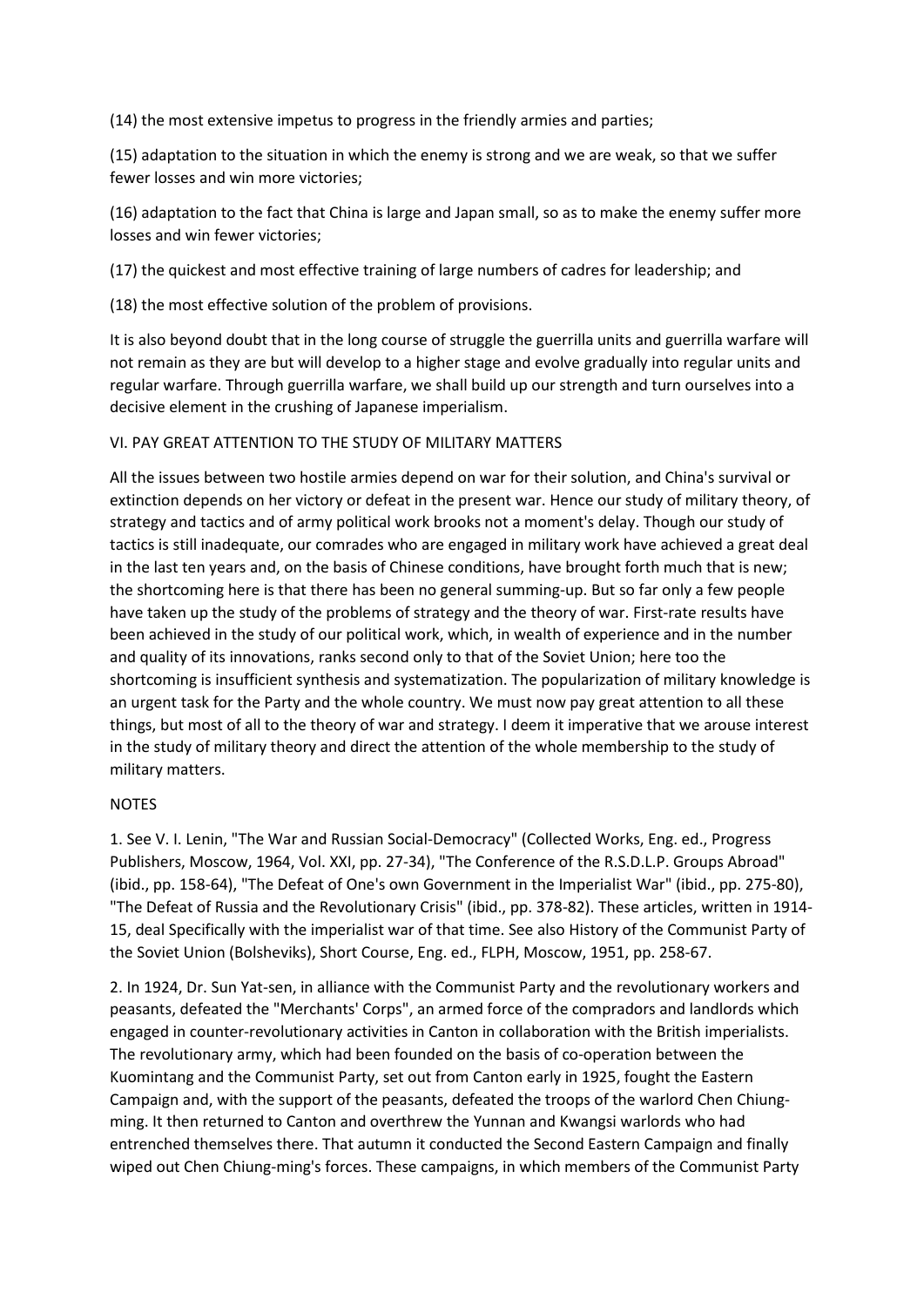and the Communist Youth League fought heroically in the van, brought about the political unification of Kwangtung Province and paved the way for the Northern Expedition.

3. J. V. Stalin, "The Prospects of the Revolution in China", Works, Eng. ed., FLPH, Moscow, 1954, Vol. VIII, p. 379.

4. In 1894, Dr. Sun Yat-sen formed a small revolutionary organization in Honolulu called the Hsing Chung Hui (Society for China's Regeneration). With the support of the secret societies among the people, he staged two armed insurrections in Kwangtung Province against the Ching government after its defeat in the Sino-Japanese war in 1895, one at Canton in 1895 and the other at Huichow in 1900.

5. Tang Meng Hui, or the Chinese Revolutionary League (a united front organization of the bourgeoisie, the petty bourgeoisie and a section of the landed gentry opposed to the Ching government), was formed in 1905 through the merging of the Hsing Chung Hui (see note above) and two other groups, the Hua Hsing Hui (Society for China's Regeneration) and the Kuang Fu Hui (Society for Breaking the Foreign Yoke). It put forward a programme of bourgeois revolution advocating "the expulsion of the Tartars (Manchus), the recovery of China, the establishment of a republic and the equalization of landownership". In the period of the Chinese Revolutionary League, Dr. Sun Yat-sen, allying himself with the secret societies and a part of the New Army of the Ching government, launched a number of armed insurrections against the Ching regime, notably those at Pinghsiang (Kiangsi Province), Liuyang and Liling (Hunan Province) in 1906, at Huangkang, Chaochow and Chinchow (Kwangtung Province), and at Chennankuan (Kwangsi Province) in 1907, at Hokou (Yunnan Province) in 1908 and at Canton in 1911. The last was followed in the same year by the Wuchang Uprising which resulted in the overthrow of the Ching Dynasty.

6. In 1912, the Chinese Revolutionary League was reorganized into the Kuomintang and made a compromise with the Northern warlord regime headed by Yuan Shih-kai. In 1913 Yuan's troops marched southward to suppress the forces which had emerged in the provinces of Kiangsi, Anhwei and Kwangtung in the course of the 1911 revolution. Armed resistance was organized by Dr. Sun Yatsen but it was soon crushed. In 1914, realizing the error of the Kuomintang's policy of compromise, Dr. Sun formed the Chung Hua Ke Ming Tang (Chinese Revolutionary Party) in Tokyo, Japan, in order to distinguish his organization from the Kuomintang of the time. The new Party was actually an alliance of the political representatives of a section of the petty bourgeoisie and a section of the bourgeoisie against Yuan Shih-kai. Through this alliance, Dr. Sun Yat-sen staged a minor insurrection in Shanghai in 1914. In 1915 when Yuan Shih-kai proclaimed himself emperor, Tsai Ngo and others set out from Yunnan to take action against him, and Dr. Sun was also very active in advocating and promoting armed opposition to Yuan Shih-kai.

7. In 1917 Dr. Sun Yat-sen went from Shanghai to Canton at the head of a naval force which was under his influence. Using Kwangtung as a base and co-operating with the Southwestern warlords who were opposed to the Northern warlord Tuan Chi-jui, he set up a military government opposed to Tuan Chi-jui.

8. In 1921 Dr. Sun Yat-sen planned a northern expedition from Kweilin, Kwangsi Province. But his plan was frustrated by the mutiny of his subordinate, Chen Chiung ming, who was in league with the Northern warlords.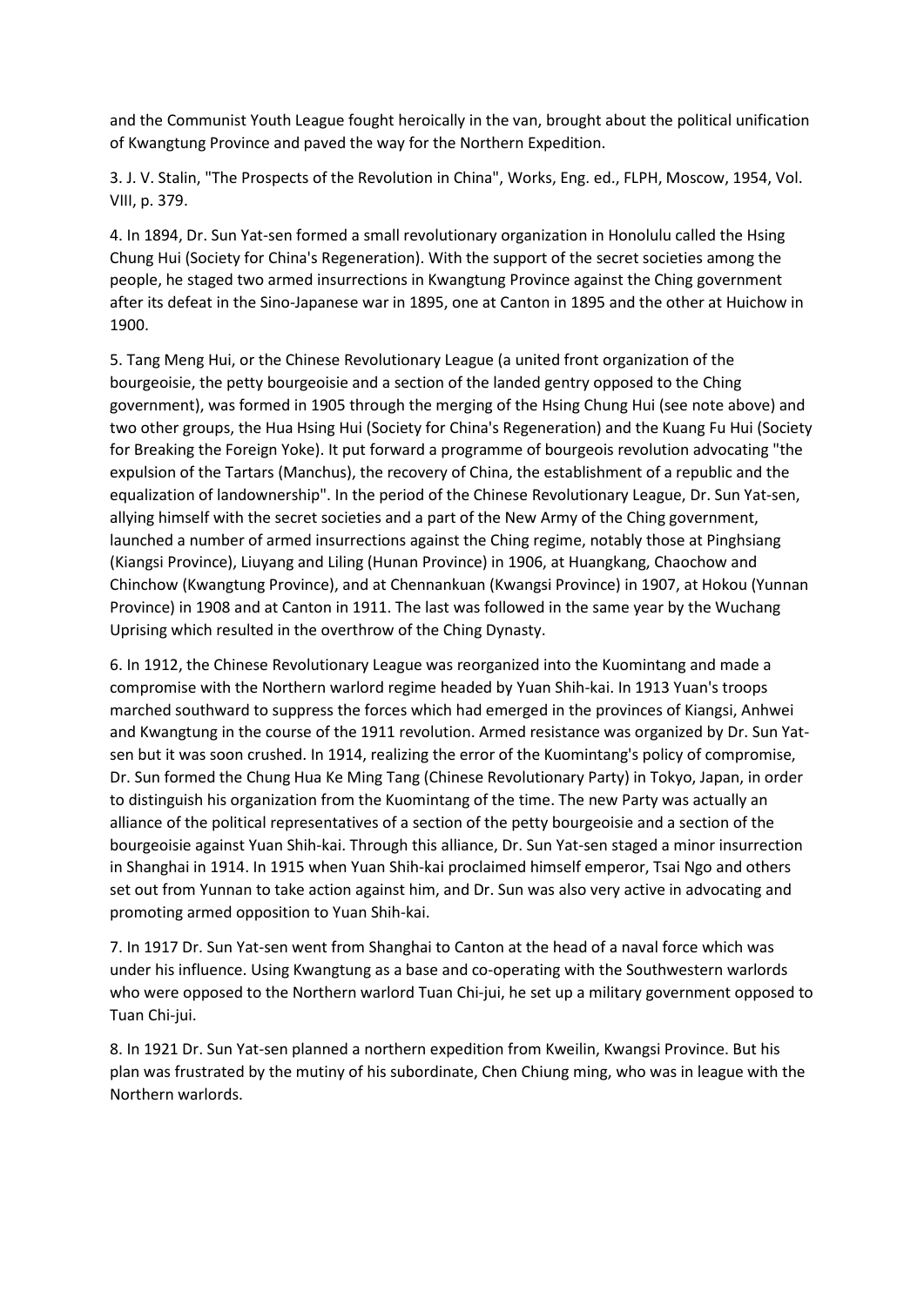9. The Whampoa Military Academy, located at Whampoa near Canton, was established by Dr. Sun Yat-sen in 1924 after the reorganization of the Kuomintang with the help of the Chinese Communist Party and the Soviet Union. Before Chiang Kai-shek's betrayal of the revolution in 1927, the academy was run jointly by the Kuomintang and the Communist Party. Comrades Chou En-lai, Yeh Chien-ying, Yun Tai-ying, Hsiao Chu-nu and others held responsible posts in the academy at one time or another. Many of the cadets were members of the Communist Party or the Communist Youth League, and they formed the revolutionary core of the academy.

10. Tan Yen-kai was a native of Hunan who had been a Henlin, a member of the highest official scholastic body under the Ching Dynasty. He was a careerist who first advocated a constitutional monarchy and then took part in the Revolution of 1911. His later adherence to the Kuomintang reflected the contradiction between the Hunan landlords and the Northern warlords.

11. The Progressive Party was organized by Liang Chi-chao and others under the aegis of Yuan Shihkai during the first years of the Republic.

12. Yuan Shih-kai was the head of the Northern warlords in the last years of the Ching Dynasty. After the Ching Dynasty was overthrown by the Revolution of 1911, he usurped the presidency of the Republic and organized the first government of the Northern warlords, which represented the big landlord and big comprador classes. He did this by relying on counter-revolutionary armed force and on the support of the imperialists and by taking advantage of the conciliationist character of the bourgeoisie, which was then leading the revolution. In 1915 he wanted to make himself emperor and, to gain the support of the Japanese imperialists, accepted the Twenty-one Demands with which Japan aimed at obtaining exclusive control of all China. In December of the same year an uprising against his assumption of the throne took place in Yunnan Province and promptly won nation-wide response and support. Yuan Shih-kai died in Peking in June 1916.

13. Tuan Chi-jui was an old subordinate of Yuan Shih-kai and head of the Anhwei clique of Northern warlords. After Yuan's death he more than once controlled the Peking government.

14. The extremely right-wing Political Science Group was formed in 1916 by a section of the Progressive Party and a section of the Kuomintang. It gambled now on the Southern, now on the Northern, warlords in order to grab government posts. During the Northern Expedition of 1926-27, its pro-Japanese members, such as Huang Fu, Chang Chun and Yang Yung-tai, began to collaborate with Chiang Kai-shek and, using their reactionary political experience, helped him build up a counter revolutionary regime.

15. The Youth Party, also called the Chinese Youth Party or the Etatiste Party, was formed by a handful of unscrupulous fascist politicians. They made counter-revolutionary careers for themselves by opposing the Communist Party and the Soviet Union and received subsidies from the various groups of reactionaries in power and from the imperialists.

16. Comrade Mao Tse-tung is here referring mainly to the independent regiment commanded by General Yeh Ting, a Communist, during the Northern Expedition. See "The Struggle in the Chingkang Mountains", Note 14 Selected Works of Mao Tse-tung, Eng. ed., PLP, Peking, 1965, Vol. I, p. 104.

17. Nanchang, capital of Kiangsi Province, was the scene of the famous uprising on August 1, 1927 led by the Communist Party of China in order to combat the counterrevolution of Chiang Kai-shek and Wang Ching-wei and to continue the revolution of 1924-27. More than thirty thousand troops took part in the uprising which was led by Comrades Chou En-lai, Chu Teh, Ho Lung and Yeh Ting. The insurrectionary army withdrew from Nanchang on August I as planned, but suffered a defeat when